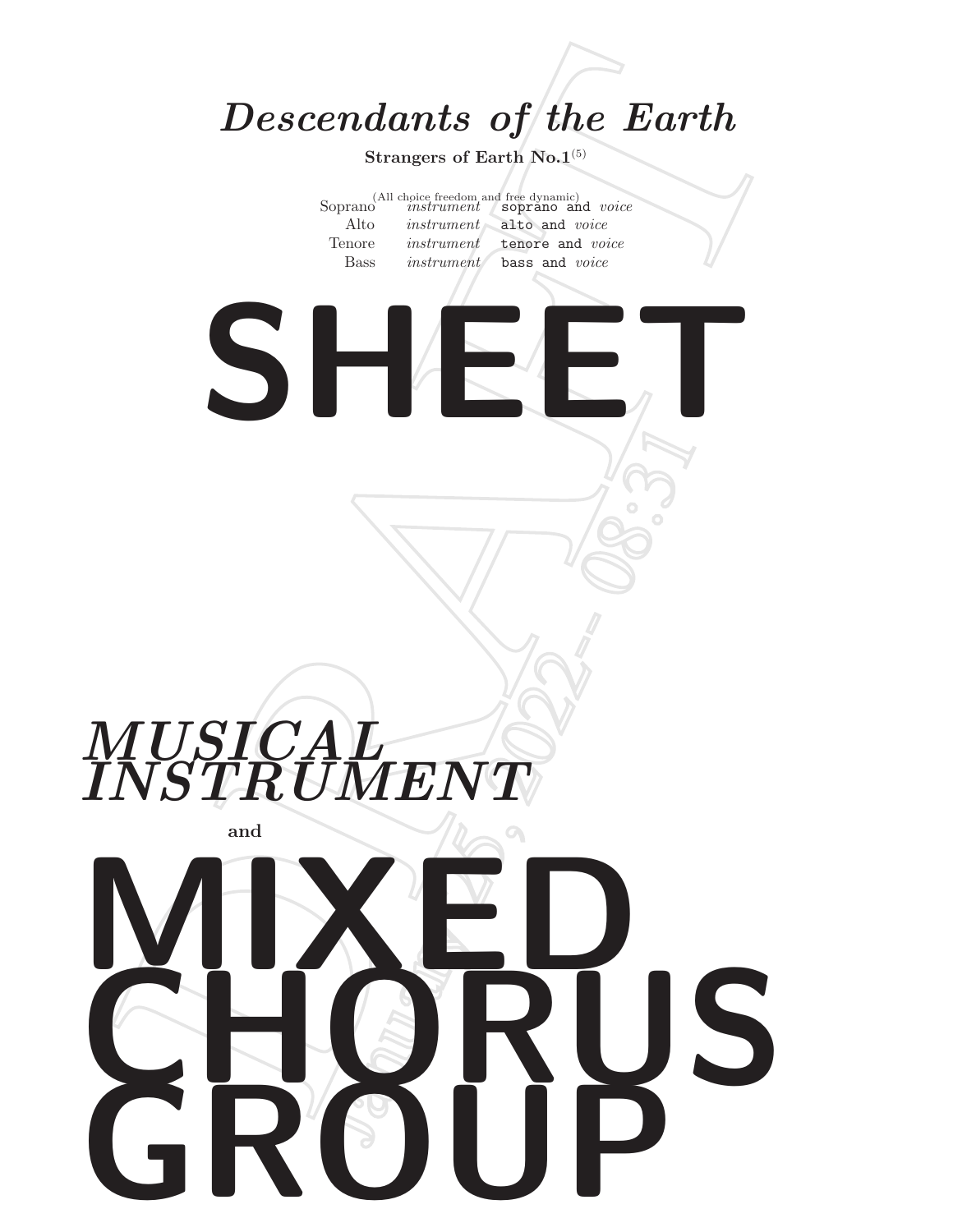Dear to you, No.1

> (5) Descendants of the Earth! Now! Stand up!

And!  $Go(fly)$ ......  $go(fly)$ ......  $go(fly)$ ...... Even if, In suffered great pain...... And, In yours! yours! tears flowing......

Descendants of the Earth! Now! Stand up, And Go(fly). . . . . . go(fly). . . . . . go(fly). . . . . .. . . . . .!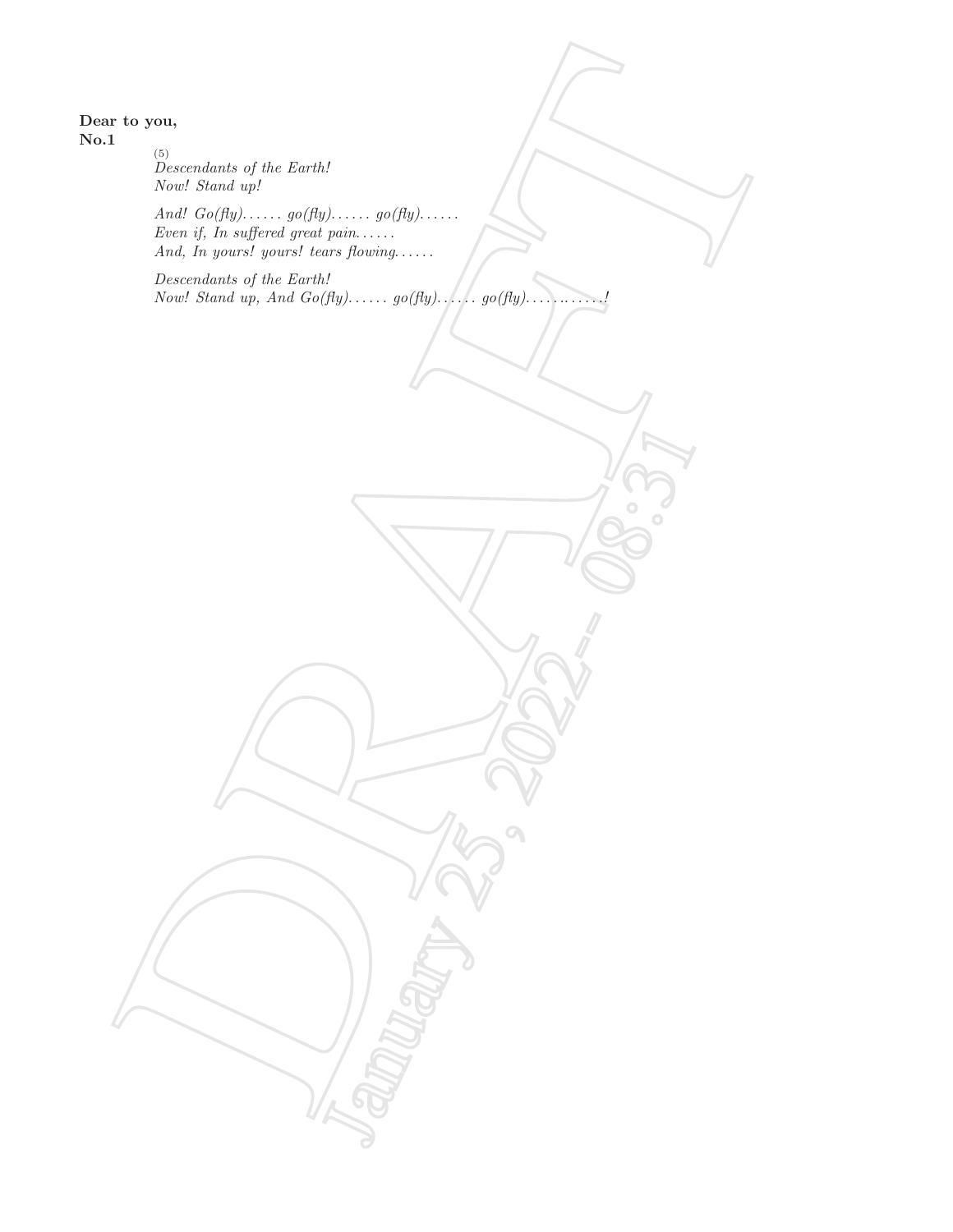To Dear Madam  $\bf{Strangers}$  of  $\bf{Earth}$  15) **c major(** c d e f g a b **) soprano; C clef on 1st line, alto; C clef on 3rd line. bass; F clef on 4th line, tenor; C clef on 4th line.** Descendants of the Earth! Now! Stand up! And! Go(fly).... go(fly).... go(fly).... Even if, In suffered great pain.... And, In yours! yours! tears flowing.... Descendants of the Earth! Now! Stand up, And Go(fly).... go(fly).... go(fly)....! Prayer *Yukio Yoshida* Op.64(Sep 16, 2011) ŕ [4](textedit:///mnt/c/yukio/sheet-poem.com/2008-2011/2011/strangers1-5/strangers1-5.ly:71:3:4)<br>4 I -∙ soprano t  $\frac{1}{2}$  $\mathbb{B}$  $\mathbf{f}$  $\overline{\bullet}$  $rac{1}{5}$  4 - $\cdot$ [4](textedit:///mnt/c/yukio/sheet-poem.com/2008-2011/2011/strangers1-5/strangers1-5.ly:204:3:4)<br>4 l alto  $\overline{\phantom{a}}$  $\ddot{\bullet}$  $\overline{\bullet}$ **1**  $\frac{12}{5}$ - $\cdot$ l tenor  $\overline{\partial}$ .  $\mathbf{1}$ ol.  $\overline{\bullet}$ <u>9: [4](textedit:///mnt/c/yukio/sheet-poem.com/2008-2011/2011/strangers1-5/strangers1-5.ly:462:3:4)</u>  $\phi$ .  $\theta$ l •∴ bass  $\begin{bmatrix} 2 & 4 & 3 & 0 \\ 4 & 3 & 0 & 0 \\ 0 & 0 & 0 & 0 \\ 0 & 0 & 0 & 0 \\ 0 & 0 & 0 & 0 \\ 0 & 0 & 0 & 0 \\ 0 & 0 & 0 & 0 \\ 0 & 0 & 0 & 0 \\ 0 & 0 & 0 & 0 \\ 0 & 0 & 0 & 0 \\ 0 & 0 & 0 & 0 & 0 \\ 0 & 0 & 0 & 0 & 0 \\ 0 & 0 & 0 & 0 & 0 \\ 0 & 0 & 0 & 0 & 0 & 0 \\ 0 & 0 & 0 & 0 & 0 & 0 \\ 0 & 0 & 0$  $\overline{\bullet}$  $\mathbf{f}$  $\mathsf{R}$  $\mathring{\mathsf{L}}$ [solo](textedit:///mnt/c/yukio/sheet-poem.com/2008-2011/2011/strangers1-5/strangers1-5.ly:73:16:17)  $\mathbf{o}$ P $\boldsymbol{\zeta}$ 0  $\ddot{\phantom{0}}$  $\overline{\mathbf{e}}$ 5  $\overline{\mathbf{e}}$ R *[Descendants](textedit:///mnt/c/yukio/sheet-poem.com/2008-2011/2011/strangers1-5/strangers1-5.ly:124:0:1) [Earth!](textedit:///mnt/c/yukio/sheet-poem.com/2008-2011/2011/strangers1-5/strangers1-5.ly:124:21:22) [of the](textedit:///mnt/c/yukio/sheet-poem.com/2008-2011/2011/strangers1-5/strangers1-5.ly:124:19:20)* [solo](textedit:///mnt/c/yukio/sheet-poem.com/2008-2011/2011/strangers1-5/strangers1-5.ly:206:16:17)<br><del>Dese</del>  $\mathbf{o}$ P0  $\overline{\cdot}$  $\boldsymbol{\zeta}$ **elle**  $\overline{\mathbf{e}}$  $\overline{\mathbf{e}}$ ⊠ *[Descendants](textedit:///mnt/c/yukio/sheet-poem.com/2008-2011/2011/strangers1-5/strangers1-5.ly:254:0:1) [Earth!](textedit:///mnt/c/yukio/sheet-poem.com/2008-2011/2011/strangers1-5/strangers1-5.ly:254:21:22) [of the](textedit:///mnt/c/yukio/sheet-poem.com/2008-2011/2011/strangers1-5/strangers1-5.ly:254:19:20)* [solo](textedit:///mnt/c/yukio/sheet-poem.com/2008-2011/2011/strangers1-5/strangers1-5.ly:336:15:16)  $\frac{1}{\sqrt{2}}$ 0  $\mathbb{B}$ Ē $\boldsymbol{\zeta}$  $\overline{\mathbf{o}}$   $\overline{\overline{\mathbf{g}}}$  $\overline{\mathbf{e}}$  $\overline{\mathbf{g}}$  $\overline{\bullet}$ *[Descendants](textedit:///mnt/c/yukio/sheet-poem.com/2008-2011/2011/strangers1-5/strangers1-5.ly:384:0:1) [of the](textedit:///mnt/c/yukio/sheet-poem.com/2008-2011/2011/strangers1-5/strangers1-5.ly:384:19:20) [Earth!](textedit:///mnt/c/yukio/sheet-poem.com/2008-2011/2011/strangers1-5/strangers1-5.ly:384:21:22)* [solo](textedit:///mnt/c/yukio/sheet-poem.com/2008-2011/2011/strangers1-5/strangers1-5.ly:464:15:16)  $\frac{1}{\sqrt{2}}$ 0  $\overline{\mathbf{r}}$  $\cdot$  .0  $\ddot{\phantom{0}}$  $\boldsymbol{\xi}$  $\overline{\mathbf{a}}$  $\overline{\bullet}$  $\overline{\mathbf{e}}$ Ķ *[Descendants](textedit:///mnt/c/yukio/sheet-poem.com/2008-2011/2011/strangers1-5/strangers1-5.ly:512:0:1) [Earth!](textedit:///mnt/c/yukio/sheet-poem.com/2008-2011/2011/strangers1-5/strangers1-5.ly:512:21:22) [of the](textedit:///mnt/c/yukio/sheet-poem.com/2008-2011/2011/strangers1-5/strangers1-5.ly:512:19:20)*

## public Domain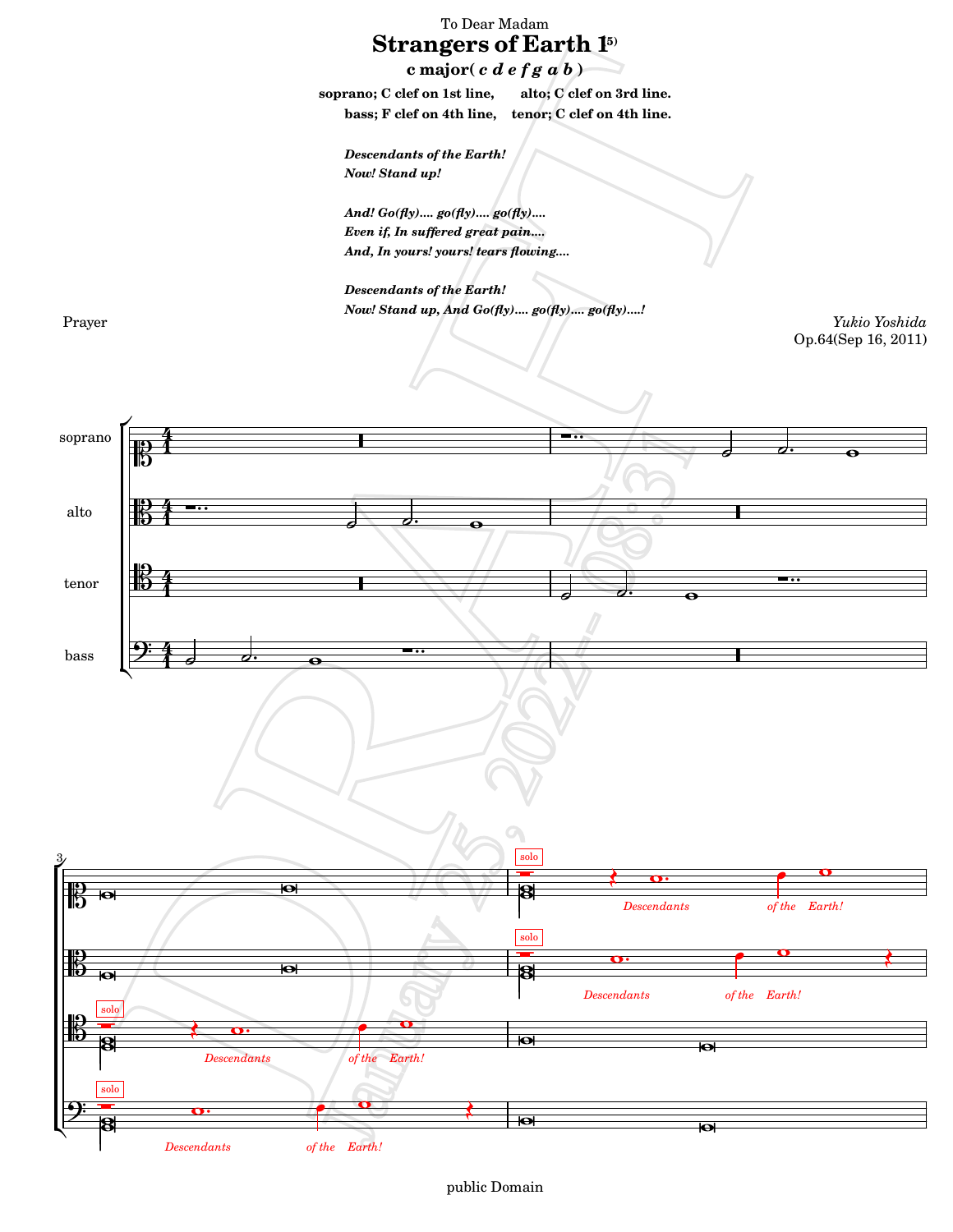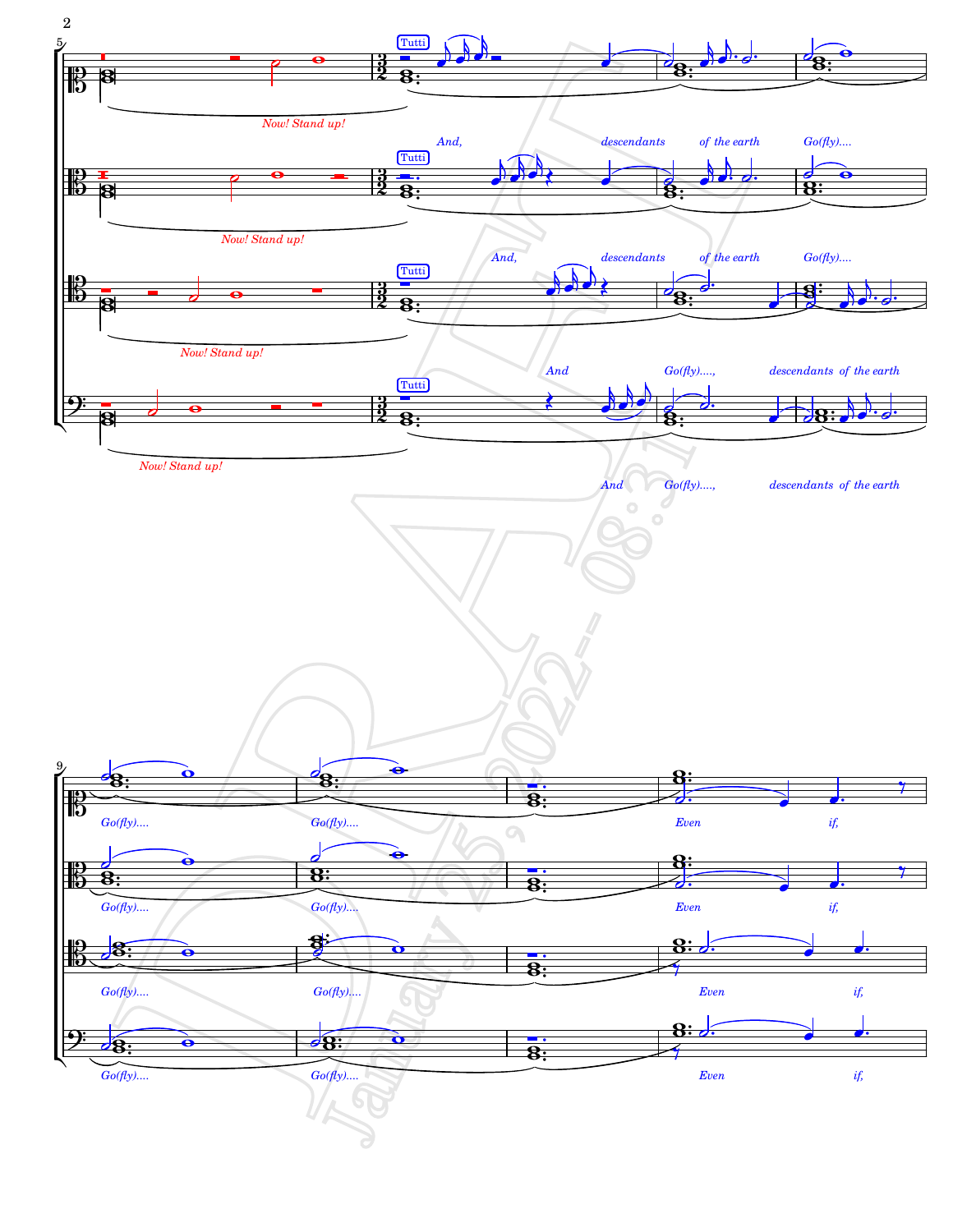